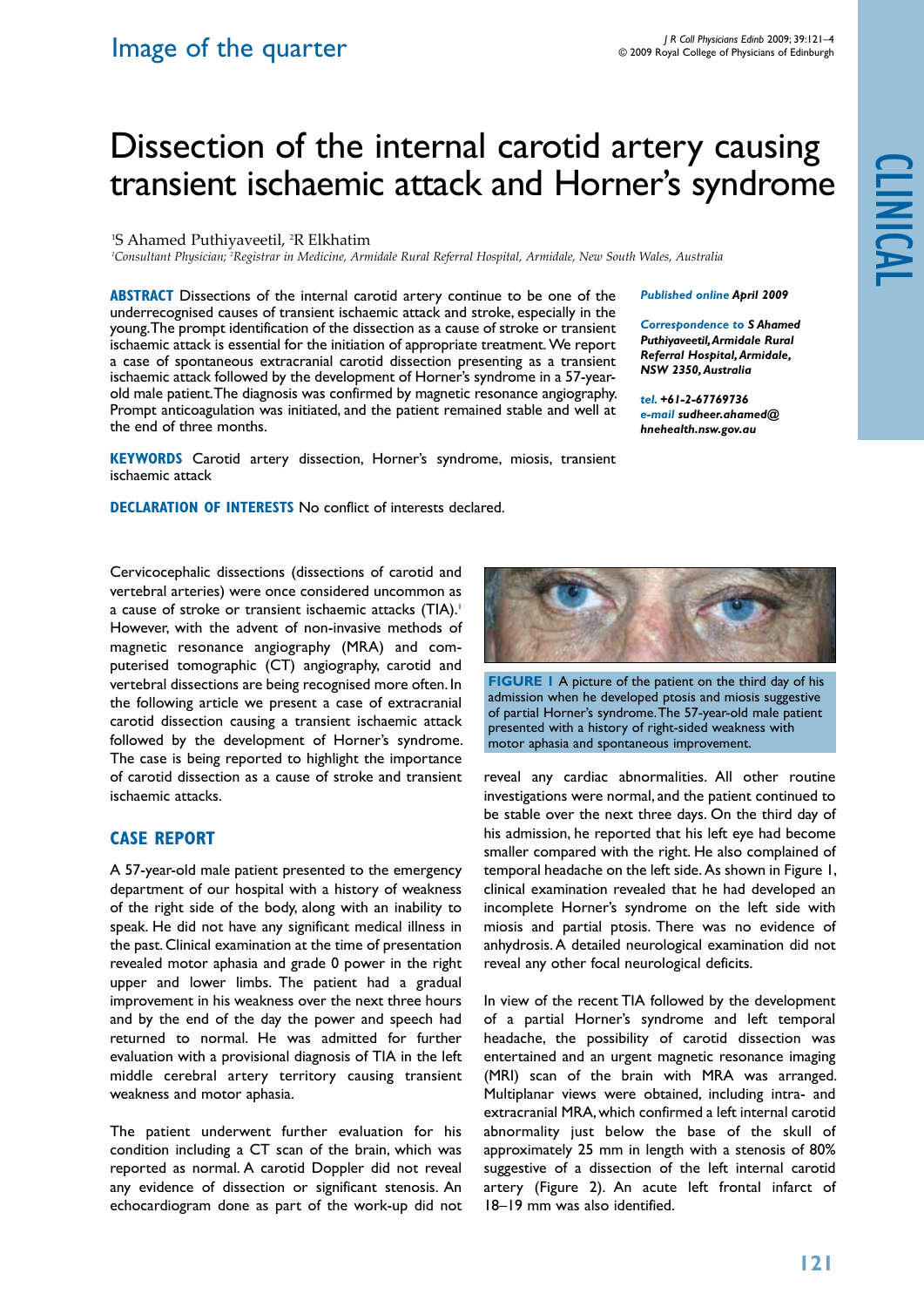



Anticoagulation was initiated with a heparin infusion followed by oral warfarin, with a target international normalised ratio of 2–3. The patient remained stable and was discharged on the fifth day with a plan to continue anticoagulation and repeat the MRA or CT angiogram after three months. The left Horner's syndrome had shown partial improvement, and the headache had completely resolved at the time of discharge. Final diagnosis at discharge was spontaneous left internal carotid artery dissection causing partial Horner's syndrome and TIA. At the end of three months the patient continued to remain stable, and a repeat CT angiogram was performed which showed complete recanalisation of the dissection (Figure 3). After a discussion with the neurologist it was decided to continue the anticoagulation for three more months and then to maintain the patient on antiplatelet agents.

### **DISCUSSION**

Once considered uncommon, cervicocephalic arterial dissections are now being recognised more frequently as one of the causes of stroke and TIA, especially in the young. Dissection is a cause of stroke in 0.4–4% of the general population but  $5-20\%$  in younger age groups.<sup>2,3</sup> The first report of spontaneous internal carotid artery dissection was made by Jentzer in 1954.4 Dissection can occur either spontaneously or as result of trauma and can affect either the internal carotid artery or vertebral artery. Dissection of the internal carotid artery can be intra- or extracranial, with the latter being more frequent.

The exact cause for spontaneous cervical arterial dissections is still not clear. Mechanical forces such as blunt injury and stretching, as well as underlying arteriopathies, could account for the majority of the cases. Young women, especially in their third and fourth decades, appear to be particularly susceptible to this condition.<sup>5</sup> In a study by Brandt et al. ultrastructural abnormalities



**Figure 3** This volume-rendered CT angiogram, taken three months after the initial event, shows the recanalisation of the dissection.

were shown in 68% of 25 cases of proven spontaneous carotid dissections, revealing a correlation of dissection with connective tissue abnormalities.<sup>6</sup> Reduction in type 3 collagen has been found to be a contributing factor for dissection in some cases.7 Fibromuscular dysplasia and Ehlers-Danlos syndrome type 4 have been implicated as important causes for cervical arterial dissections, especially in the young.<sup>8</sup> Other arteriopathies and connective tissue diseases such as Behçet's syndrome, Marfan's syndrome, osteogenesis imperfecta and other causes of vasculitis could account for a significant number of spontaneous carotid dissections.<sup>8,9</sup>

Traumatic arterial dissections can be a result of severe whiplash injuries or minor direct trauma to the head and neck. Dissections have been reported after violent bouts of coughing, scuba diving, chiropractic manipulation and bronchoscopy, during pregnancy and post partum and even after a visit to the hairdresser. Rubinstein and colleagues conducted a systematic review of the risk factors for carotid artery dissection and found strong associations for the following: aortic root diameter >34 mm, migraine, relative diameter change during the cardiac cycle of the common carotid artery and trivial trauma in the form of manipulative therapy of the neck.<sup>10</sup>

Multiple cervical arterial dissections are quite rare. In a study by Arnold et al. 15 out of 740 patients with spontaneous cervical arterial dissections showed involvement of multiple arteries. This was more common in females, and the majority of these multiple arterial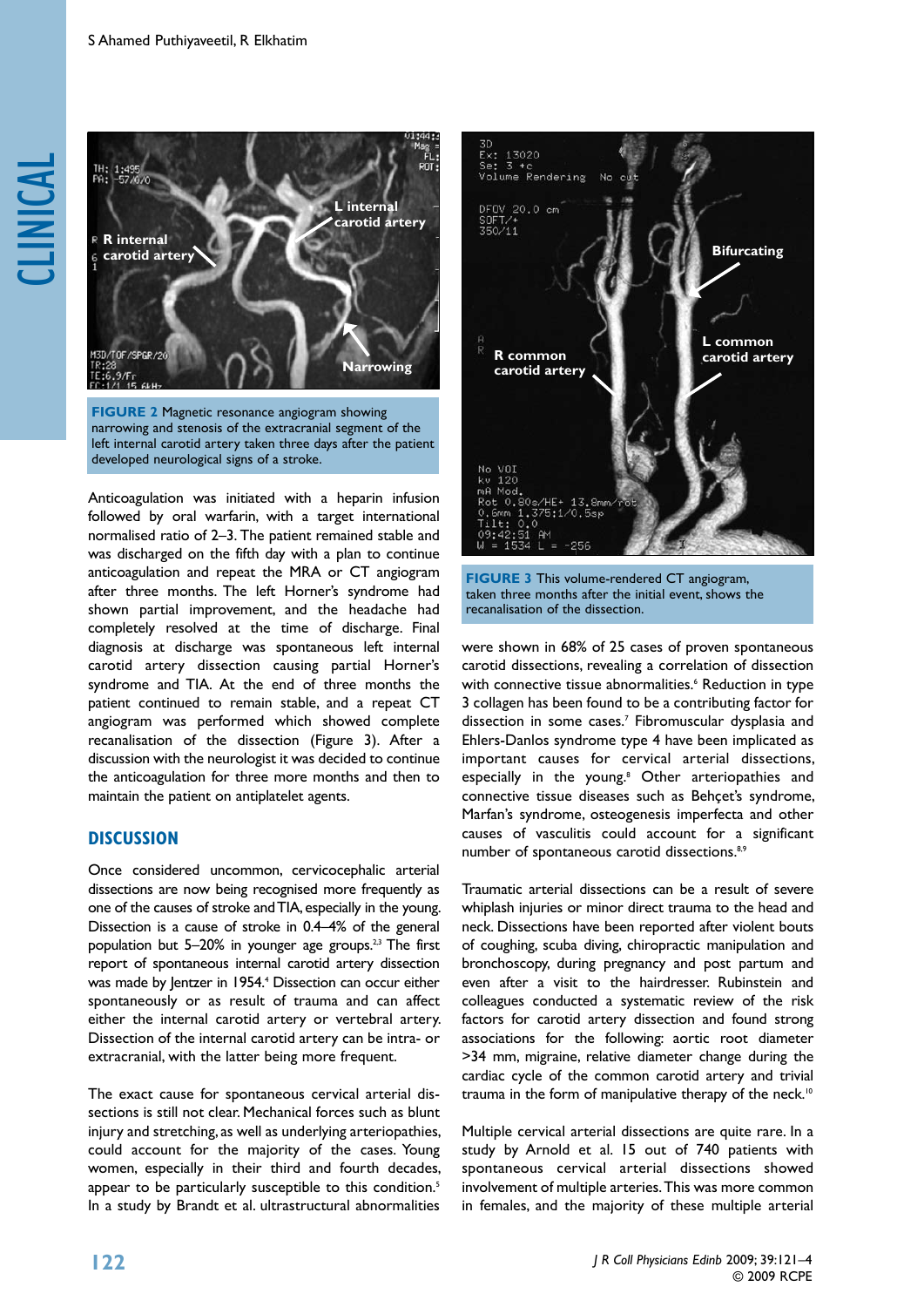dissections were preceded by minor trauma or infections. However, clinical symptoms in all these patients were confined to a single arterial territory.<sup>11</sup>

The clinical picture associated with carotid dissections is extremely variable and can make the diagnosis difficult, even for experienced physicians. Patients may present with trivial neurological signs or TIAs and occasionally with fully evolved stroke. The majority of the patients have had warning attacks of unilateral cranial or facial pain, followed within minutes or days by signs of ischaemia in the internal carotid territory.<sup>12-14</sup> The pain is non-throbbing and centred most often in and around the eye; less often it is in the temporal or frontal regions, angle of the jaw or high neck. It can be often mistaken for migraine, causing delay in diagnosis.13 Hypoageusia or decreased taste sensation can also be a presenting symptom of carotid dissection as can transient monocular blindness (amaurosis fugax), pulsatile tinnitus and transient visual field disturbances.14

The ischaemic manifestations consist of transient attacks in the territory of the internal carotid, followed frequently by signs of hemispherical stroke, which may evolve over a period of a few minutes to days. Cranial nerve palsies can also be an uncommon manifestation of carotid dissection. In a review of 190 patients with carotid dissection by Mokri and colleagues, 5.2% had lower cranial nerve palsies, 3.6% had fifth cranial nerve involvement and 2.6% had oculomotor palsies.<sup>14</sup> A partial Horner's syndrome occurs in less than 50% of cases of carotid dissection. The term partial is used since anhydrosis is absent as the sympathetic fibres innervating the facial sweat glands are located on the external carotid artery rather than the internal carotid artery. Rarely a mydriatic pupil is the first sign of carotid dissection.<sup>15,16</sup> Occasionally a cervical bruit may be heard at the site of dissection as a result of the stenosis.

Conventional angiography has been considered as the gold standard for the diagnosis of carotid dissection. However, the widespread use of MRI and MRA may soon supersede angiography as the investigation of choice for this condition. Internal carotid artery dissection can be identified by irregular vessel margins, filling defects, vascular occlusion, calibre changes of the vessel, the string sign, double lumen or internal flaps. The improved resolution, speed, non-invasiveness, good negative predictive value and the fact that it does not require the use of iodinated contrast dye makes MRA an excellent screening tool for carotid dissection. Stringaris et al. reported 12 cases of carotid dissection in which MRI in combination with MRA was superior to conventional angiography for the diagnosis.<sup>17</sup> However, it should be noted that at present MRA has a lower rate of detection for vertebral artery dissections and intracranial carotid artery dissections.

Ultrasound techniques are also a valuable tool for the diagnosis of carotid dissections. In a series by Sturzenegger and colleagues, who analysed the value of different sonographic techniques for carotid dissection in 43 patients, it was found that the combined sensitivity was 95%, with 93% for extracranial Doppler, 86% for transcranial Doppler and 79% for duplex ultrasonography.18

Helical CT angiogram is another screening modality of promise and may be the only option in many centres with limited facilities. The suspicion of carotid dissection may be raised from indirect findings of soft tissue swelling, haematoma around the internal carotid artery and infiltration of the perivascular fat planes. The direct evidence comes from the decrease in the calibre of the vessel. Computerised tomographic angiograms have a comparable efficacy to MRA for the detection of extracranial carotid artery dissections. A minor drawback of this modality is the necessity for contrast enhancement. In a study by Vertinsky et al. on 18 patients with 25 dissected vessels (15 internal carotid and 10 vertebral arteries) CT/CT angiography identified more intimal flaps, pseudoaneurysms and high-grade stenoses than MRI/MRA.19 Prior discussion with the radiologist regarding the clinical suspicion can increase the chances of picking up the dissection.

The exact mechanism for cerebral ischaemia in dissection remains unclear. The possibilities suggested include an embolic injury and/or a haemodynamic injury as the cause of acute ischaemic symptoms. An analysis of stroke patterns by Lucas et al. in carotid dissection was suggestive of an embolic origin rather than an occlusive haemodynamic cause.<sup>20</sup> This justifies the use of anticoagulation in the treatment of dissection in order to prevent embolisation. However, at present there is no consensus on treatment. A systemic review by Lyrer and Engelter found no randomised trials comparing anticoagulants with antiplatelet agents for carotid arterial dissections and concluded that there was no evidence to support the use of anticoagulation in this clinical situation.<sup>21</sup> A systematic review and meta-analysis of the treatment of cervical arterial dissections by Menon and colleagues found no data to support the therapeutic superiority of anticoagulants over antiplatelet agents. They also commented that thrombolysis in carotid dissection appears safe, but more data on efficacy are required.<sup>22</sup>

Risk versus benefit of antithrombotic therapy has to be weighed in individual cases, especially those due to high impact trauma. Most reports in spontaneous carotid dissection suggest immediate heparinisation after diagnosis, followed by oral anticoagulation.<sup>23</sup> Most neurologists take the approach that anticoagulation, if used, should be discontinued after several months or a year, when angiography or MRA shows the lumen of the carotid artery to be patent to at least 50% of the normal diameter and smooth-walled. The ongoing Carotid Artery